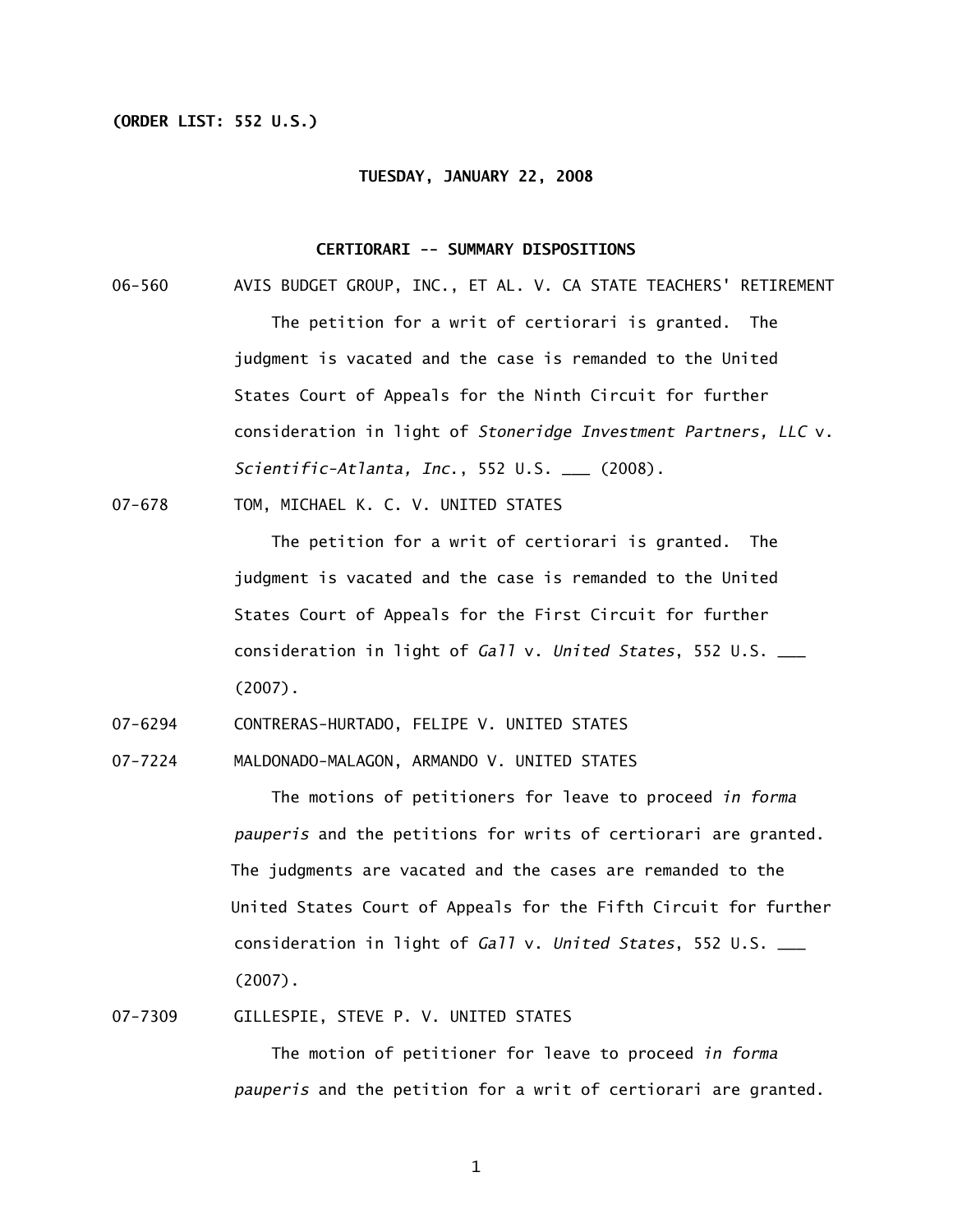The judgment is vacated and the case is remanded to the United States Court of Appeals for the Sixth Circuit for further consideration in light of *Gall* v. *United States*, 552 U.S. \_\_\_ (2007).

07-7317 OROZCO, SEFERINO V. UNITED STATES

 The motion of petitioner for leave to proceed *in forma pauperis* and the petition for a writ of certiorari are granted. The judgment is vacated and the case is remanded to the United States Court of Appeals for the Fifth Circuit for further consideration in light of *Gall* v. *United States*, 552 U.S. \_\_\_ (2007).

### 07-7380 NELSON, LAWRENCE W. V. UNITED STATES

 The motion of petitioner for leave to proceed *in forma pauperis* and the petition for a writ of certiorari are granted. The judgment is vacated and the case is remanded to the United States Court of Appeals for the Fourth Circuit for further consideration in light of *Rita* v. *United States*, 551 U.S. \_\_\_ (2007).

- 07-7811 RUHBAYAN, RAJUL V. UNITED STATES
- 07-7941 FOOTE, WESLEY D. V. UNITED STATES

 The motions of petitioners for leave to proceed *in forma pauperis* and the petitions for writs of certiorari are granted. The judgments are vacated and the cases are remanded to the United States Court of Appeals for the Fourth Circuit for further consideration in light of *Kimbrough* v. *United States*, 552 U.S. \_\_\_\_ (2007).

# 07-8024 COLE, JOSHUA V. UNITED STATES

The motion of petitioner for leave to proceed *in forma*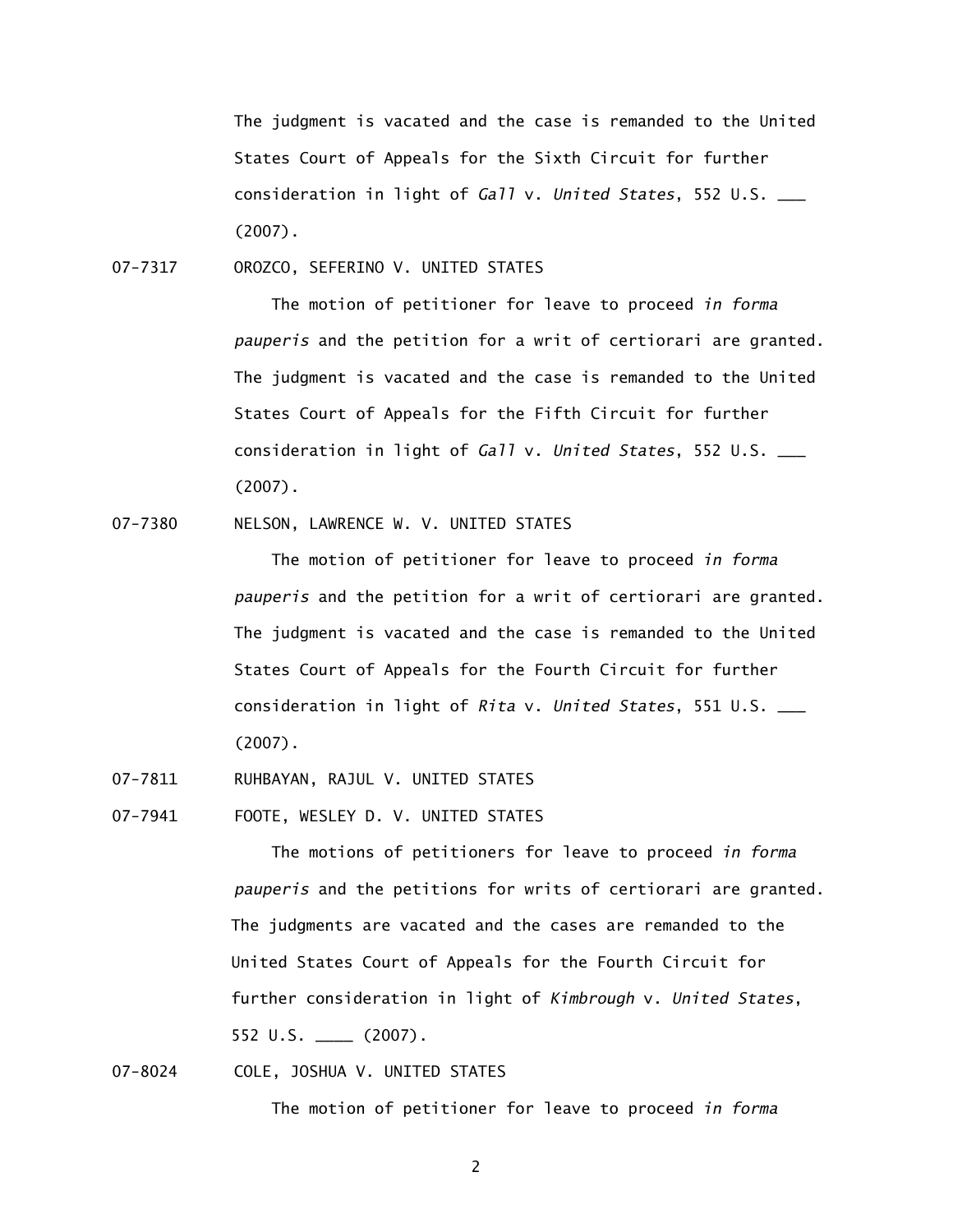*pauperis* and the petition for a writ of certiorari are granted. The judgment is vacated and the case is remanded to the United States Court of Appeals for the First Circuit for further consideration in light of *Kimbrough* v. *United States*, 552 U.S.  $\frac{1}{2007}$ .

07-8066 SRIRAM, KRISHNASWAMI V. UNITED STATES

 The motion of petitioner for leave to proceed *in forma pauperis* and the petition for a writ of certiorari are granted. The judgment is vacated and the case is remanded to the United States Court of Appeals for the Seventh Circuit for further consideration in light of *Gall* v. *United S*tates, 552 U.S. \_\_\_ (2007).

07-8150 WILLIAMS, CORNELIUS G. V. UNITED STATES

 The motion of petitioner for leave to proceed *in forma pauperis* and the petition for a writ of certiorari are granted. The judgment is vacated and the case is remanded to the United States Court of Appeals for the Fourth Circuit for further consideration in light of *Kimbrough* v. *United States*, 552 U.S.  $\frac{1}{2}$  (2007).

#### **ORDERS IN PENDING CASES**

06-1431 CBOCS WEST, INC. V. HUMPHRIES, HEDRICK G.

 $\overline{\phantom{a}}$ 

 The motion of the Solicitor General for leave to participate in oral argument as *amicus curiae* and for divided argument is granted.

06-1457 ) MORGAN STANLEY CAPITAL GROUP V. PUBLIC UTILITY DIST. 1, ET AL.

06-1462 ) CALPINE ENERGY SVCS., ET AL. V. PUBLIC UTILITY DIST. 1, ET AL. The motion of respondent Federal Energy Regulatory Commission for divided argument is granted. The Chief Justice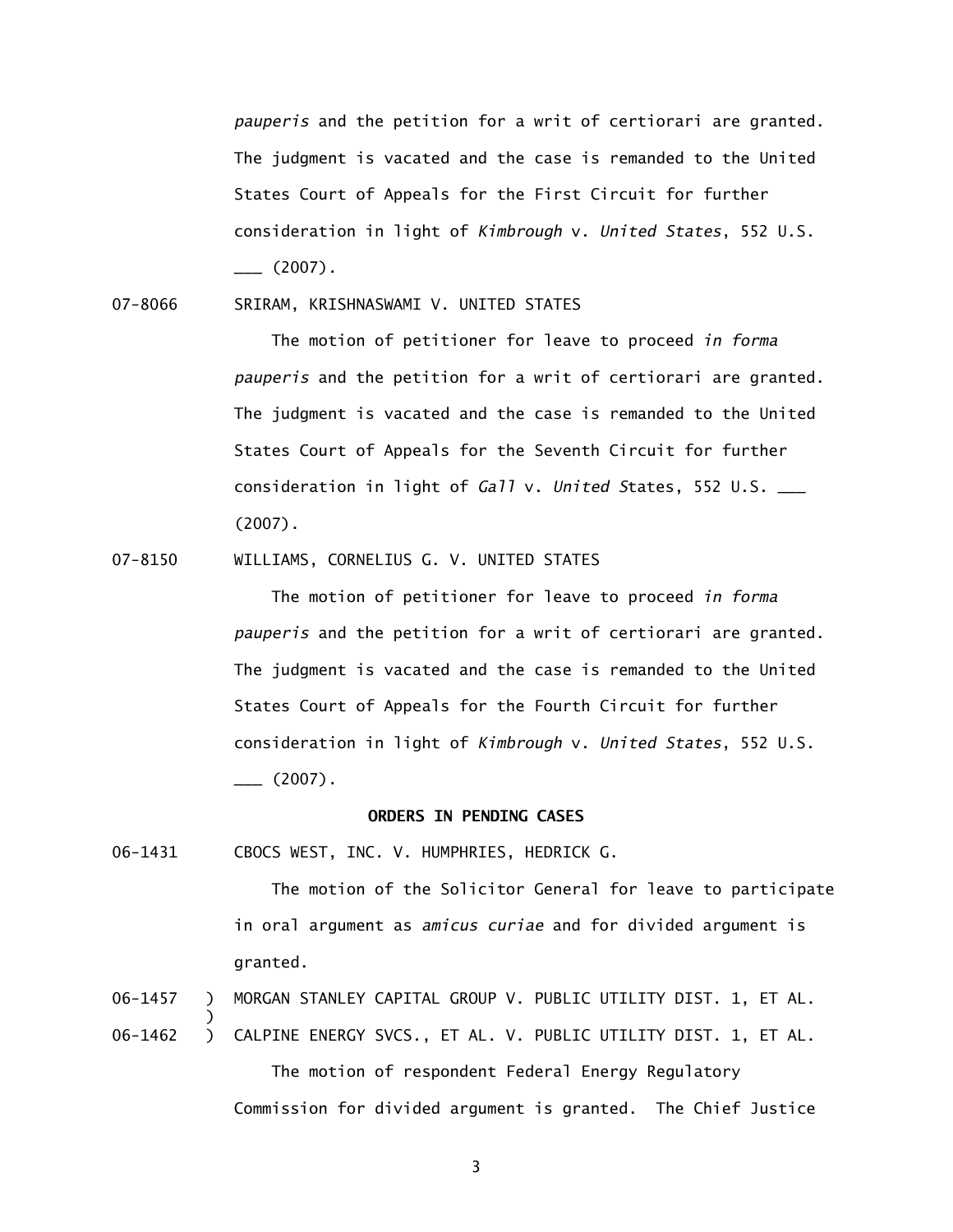and Justice Breyer took no part in the consideration or decision of this motion.

06-1498 WARNER-LAMBERT CO., ET AL. V. KENT, KIMBERLY, ET AL.

 The motion of the Solicitor General for leave to participate in oral argument as *amicus curiae* and for divided argument is granted. The motion of Kansas, et al. for leave to participate in oral argument as *amici curiae* and for divided argument is denied. The Chief Justice took no part in the consideration or decision of these motions.

07-440 ROTHGERY, WALTER A. V. GILLESPIE COUNTY, TX

 The motion of petitioner to dispense with printing the joint appendix is granted.

07-512 PACIFIC BELL TELEPH., ET AL. V. LINKLINE COMMUNICATIONS, ET AL.

07-543 AT&T CORP. V. HULTEEN, NOREEN, ET AL.

 The Solicitor General is invited to file briefs in these cases expressing the views of the United States.

#### **CERTIORARI DENIED**

- 06-1184 SPRINT NEXTEL CORP., ET AL. V. NATIONAL ASSN. OF STATE UTILITY
- 06-1269 UNITED STATES, EX REL. BLY-MAGEE V. PREMO, BRENDA, ET AL.
- 07-183 GILMER, EDDIE V. MISSISSIPPI
- 07-260 DILLARD'S, INC. V. GREEN, RODNEY, ET UX.
- 07-355 HUANG, XIONG V. MUKASEY, ATT'Y GEN.
- 07-418 ROSCA, VASILE V. V. UNITED STATES
- 07-424 BOGLE-ASSEGAI, FEMI V. CONNECTICUT, ET AL.
- 07-449 NTN CORP., ET AL. V. UNITED STATES, ET AL.
- 07-516 KNOX, SUSAN V. MINK, THOMAS, ET AL.

 $\overline{\phantom{a}}$ 

- 07-521 ) WARD, RICHARD, ET AL. V. WASHINGTON UNIVERSITY
- 07-525 ) CATALONA, WILLIAM J., ET AL. V. WASHINGTON UNIVERSITY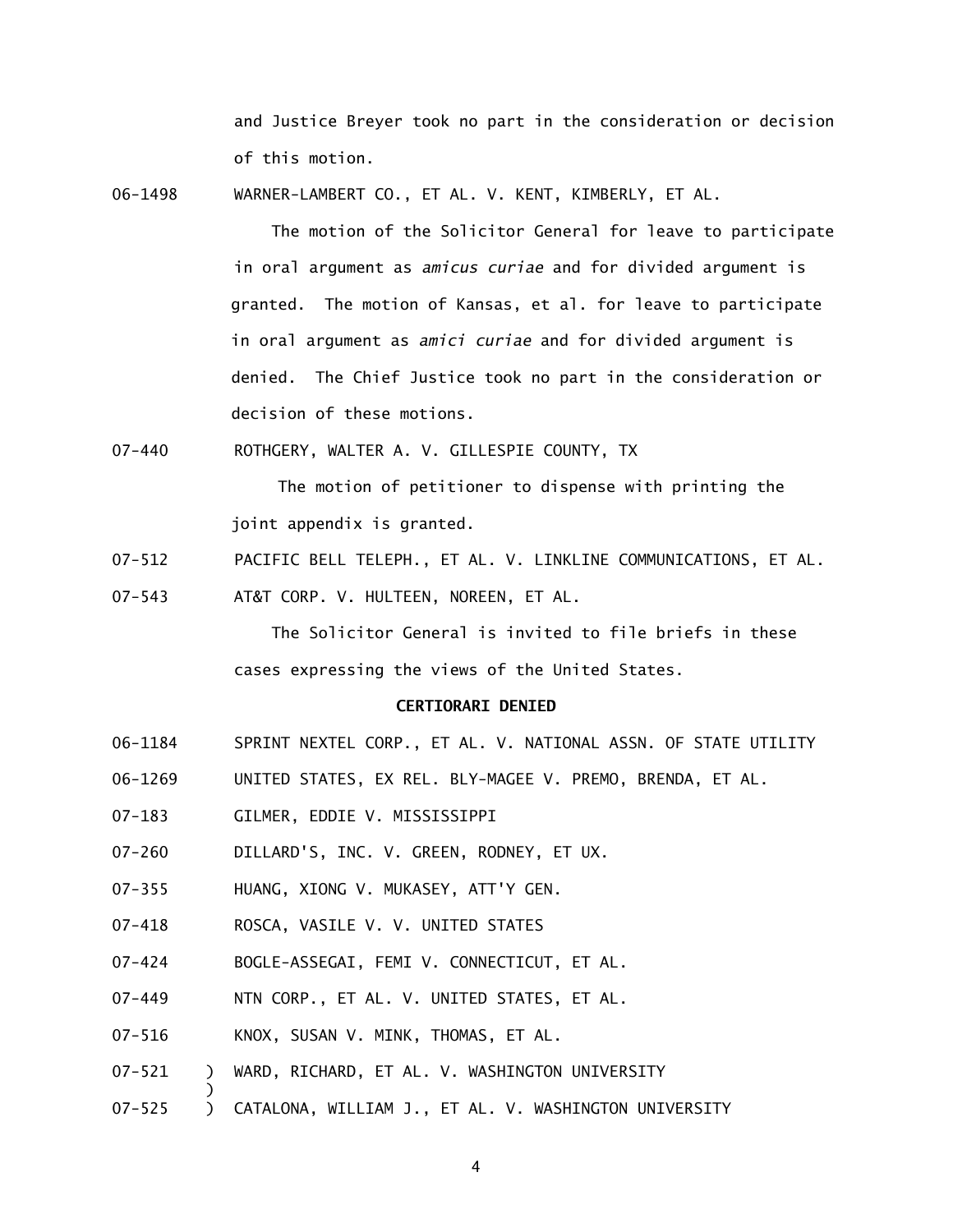- 07-551 MICHAELY, JOSHUA V. MICHAELY, PATTI
- 07-640 BERQUIST, PHILIP V. WASHINGTON MUTUAL BANK
- 07-644 ILLINOIS V. WEST, MARCUS
- 07-649 CHICAGO TITLE INSURANCE CORP. V. MAGNUSON, JAMES A., ET AL.
- 07-652 UNITED SENIORS ASSN., INC. V. PHILIP MORRIS USA, INC., ET AL.
- 07-657 CAMPBELL, ROBERT J. V. WEYMOUTH, MA, ET AL.
- 07-666 WILLNER, MARGUERITE E., ET VIR V. FREY, CLERK, ETC., ET AL.
- 07-672 MILLER-JENKINS, LISA V. MILLER-JENKINS, JANET
- 07-704 MARTIN, LARRY V. GODINEZ, SALVADORE, ET AL.
- 07-6586 HOLLIS, ARTHUR L. V. UNITED STATES
- 07-6822 DUKES, MARCUS D. V. UNITED STATES
- 07-6945 BATTLE, TERRANCE L. V. UNITED STATES
- 07-7115 LIBBY, SHAUN V. MAINE
- 07-7170 SILVA-VELIZ, ALONSO V. UNITED STATES
- 07-7209 CLARK, TIMOTHY P. V. UNITED STATES
- 07-7215 JENKINS, MARK A. V. ALABAMA
- 07-7381 PARRA, CINTHEIA D. V. UNITED STATES
- 07-7448 GLOSSIP, RICHARD E. V. OKLAHOMA
- 07-7494 PORTER, ESSEX V. TILTON, SEC., CA DOC
- 07-7683 EASTERWOOD, ROY V. BECK, WARDEN
- 07-7686 CATLETT, JULIA M. V. STOVALL, WARDEN
- 07-7710 CHAMPION, MARVIN V. TEXAS
- 07-7716 HINES, ISAAC V. CHRONES, WARDEN
- 07-7718 GANDARILLA, MANUEL V. EVANS, WARDEN
- 07-7719 FURTADO, DONALD V. CALIFORNIA
- 07-7720 GRUFF, JOHN A. V. PENNSYLVANIA
- 07-7724 HINTON, ANTONIO V. BIRKETT, WARDEN
- 07-7725 HEWLETT, EUGENE H. V. ABRAHAM, LYNNE, ET AL.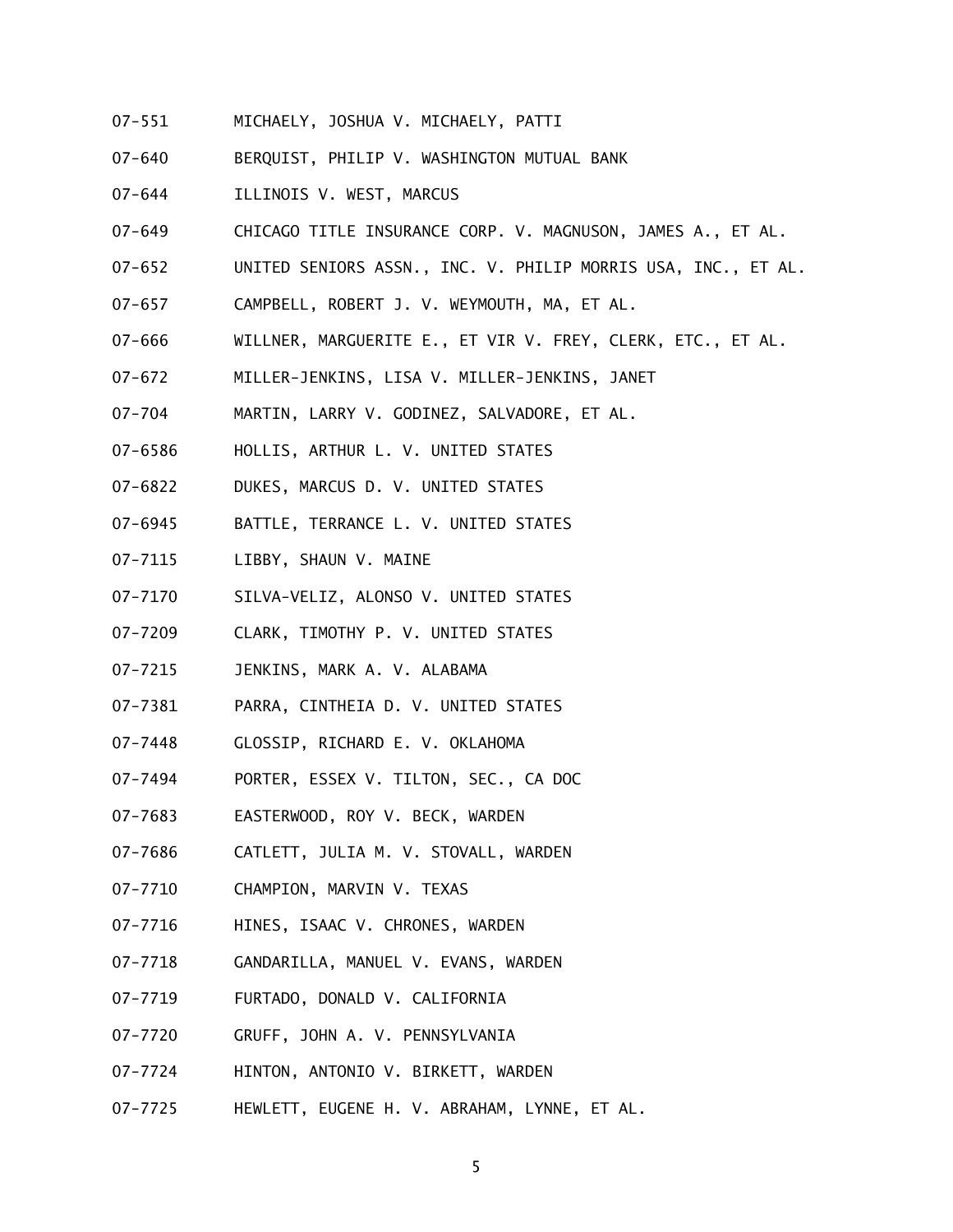- 07-7731 LEE, NATHAN V. CALIFORNIA
- 07-7735 ADAMS, JESSICA C. V. LOCKHEED MARTIN, ET AL.
- 07-7744 SANTIVANES, ROGELIO V. CALIFORNIA
- 07-7748 DELAO, ISAIAH P. V. TEXAS
- 07-7749 CLEVELAND, LEO V. CALIFORNIA
- 07-7752 CENSKE, THOMAS A. V. LAURILLA, MIKE, ET AL.
- 07-7753 CHAMBERS, JAMES E. V. KENWORTHY, SUPT., LUMBERTON
- 07-7756 JOLLY, RICHARD J. V. JOLLY, LYNETTE S.
- 07-7760 BURROUGHS, DELORIS V. BELLSOUTH TELECOMM., INC., ET AL.
- 07-7765 ARIAS, IVAN M. V. McDONOUGH, SEC., FL DOC
- 07-7767 MOSS, EDWARD M. V. CALIFORNIA
- 07-7768 KOMOLAFE, KINGS A. V. QUARTERMAN, DIR., TX DCJ
- 07-7776 PAUL, PATRICK D. V. CALIFORNIA
- 07-7778 McAFEE, DARREN V. TEXAS
- 07-7779 LOUIS, WASHINGTON V. FLORIDA
- 07-7780 PETERSON, DANIEL V. REID, JOHN, ET AL.
- 07-7783 ERBY, MAURICE V. MI DOC, ET AL.
- 07-7784 BISNER, RUSSELL E. V. CLARK, WARDEN
- 07-7785 BRUNO, MIKE G. V. QUARTERMAN, DIR., TX DCJ
- 07-7786 STOLLER, LEO V. IL ATT'Y REGISTRATION
- 07-7790 JOHNSON, ANTAWAN V. ILLINOIS
- 07-7791 JONES, CHRISTOPHER M. V. CALIFORNIA
- 07-7792 HOPE, DARRYL S. V. FLORIDA
- 07-7793 TEMONEY, SAMUEL V. SAPP, JOHNNY, ET AL.
- 07-7798 SANDERS, KEITH L. V. JOHNSON, DIR., VA DOC
- 07-7799 ROCHELLE, OKANG K. V. UNITED STATES
- 07-7802 RIVERA, DAVID V. NEW YORK
- 07-7816 CAMPBELL, KENNETH A. V. UNITED STATES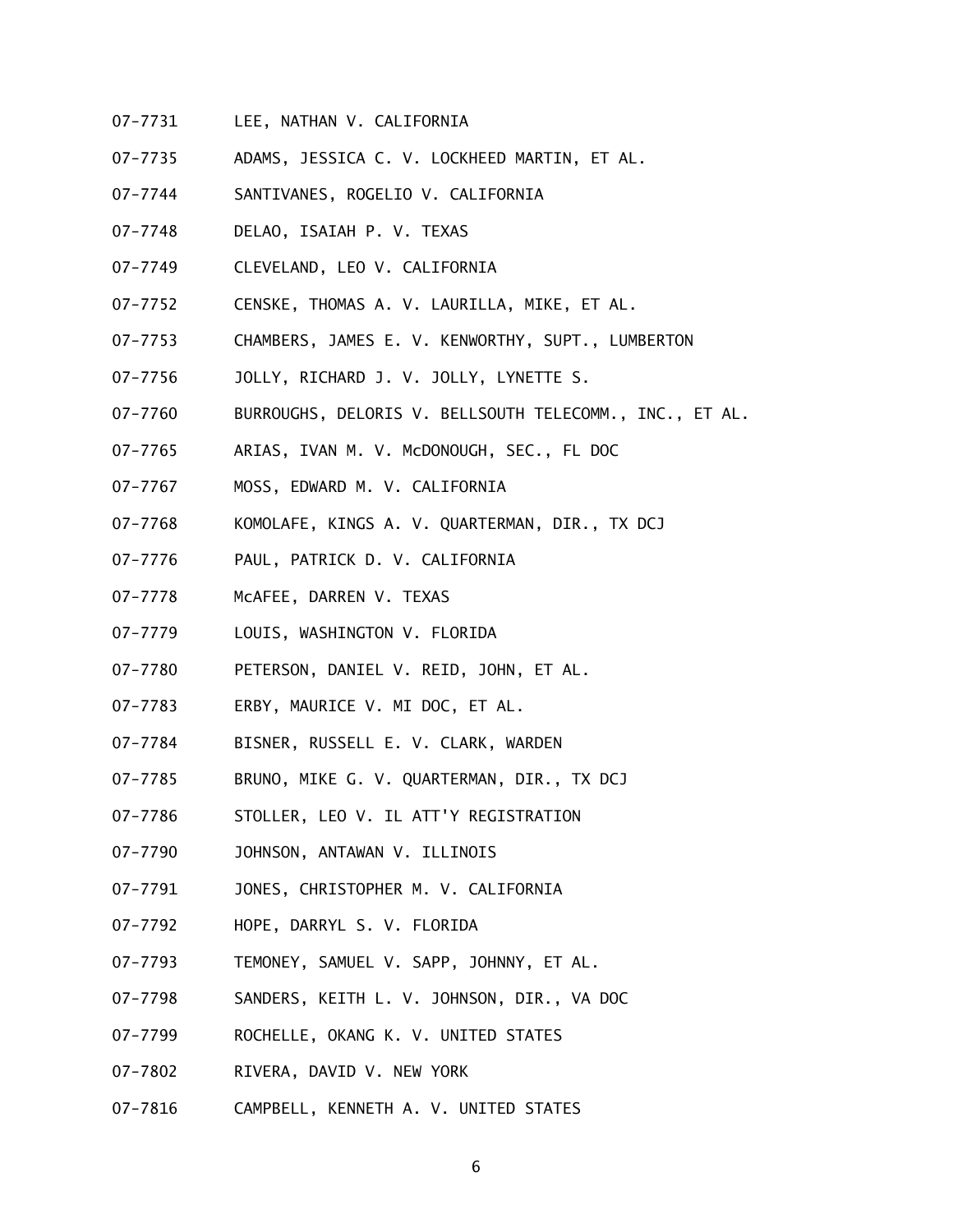- 07-7930 JIMENEZ, JONATHAN V. UNITED STATES
- 07-7938 PORRELLO, ANGELO, ET AL. V. UNITED STATES
- 07-7973 TADDIE, DAVID L. V. OHIO
- 07-8265 HENRY, DON G. V. UNITED STATES
- 07-8305 SMITH, CARLOS V. UNITED STATES
- 07-8330 BROWN, VIRGIL V. UNITED STATES
- 07-8332 BELTZ, ROBERT B. V. UNITED STATES
- 07-8351 ANGEL, ALFONSO G. V. UNITED STATES
- 07-8353 DANOS, CHRISTINE S. V. UNITED STATES

The petitions for writs of certiorari are denied.

06-1341 REGENTS OF THE UNIV. OF CA V. MERRILL LYNCH, ET AL.

 The petition for a writ of certiorari is denied. Justice Kennedy took no part in the consideration or decision of this petition.

07-541 ALEXANDRIA CITY SCHOOL BOARD V. A. K.

 The motion of National School Boards Association, et al. for leave to file a brief as *amici curiae* is granted. The petition for a writ of certiorari is denied.

07-654 JONES, KENNETH V. JENNINGS, ADAM

 The motion of Rhode Island League of Cities and Towns for leave to file a brief as *amicus curiae* is granted. The petition for a writ of certiorari is denied.

- 07-7733 BELL, HORACE V. CALIFORNIA
- 07-7750 CENSKE, THOMAS A. V. SCHARTIER, MARIE, ET AL.
- 07-7751 CENSKE, THOMAS A. V. LAVEY, JOE, ET AL.
- 07-7764 BELL, HORACE V. CALIFORNIA

 The motions of petitioners for leave to proceed *in forma pauperis* are denied, and the petitions for writs of certiorari